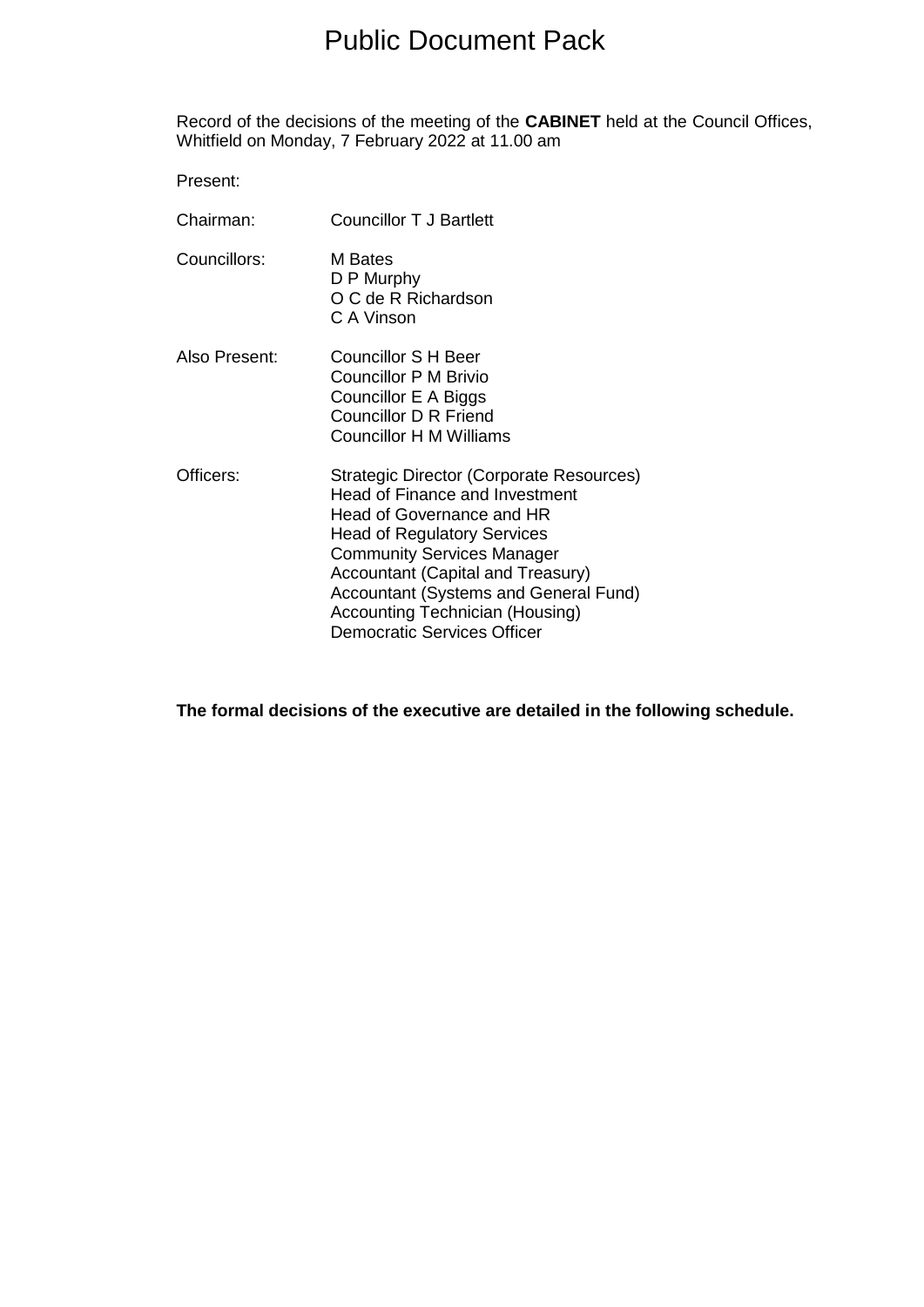## **Record of Decisions: Executive Functions**

| <b>Decision Status</b>                            | <b>Record of Decision</b>                                                                 | <b>Alternative options</b><br>considered and<br>rejected (if any) | <b>Reasons for Decision</b> | <b>Conflicts of interest</b><br>(if any) declared by<br>decision maker(s) or<br>consultees (if any) |
|---------------------------------------------------|-------------------------------------------------------------------------------------------|-------------------------------------------------------------------|-----------------------------|-----------------------------------------------------------------------------------------------------|
| CAB <sub>77</sub>                                 | <b>APOLOGIES</b>                                                                          | None.                                                             | To note any                 |                                                                                                     |
| 7.2.22                                            |                                                                                           |                                                                   | apologies for               |                                                                                                     |
| Open                                              | It was noted that an apology for absence had been received from<br>Councillor N S Kenton. |                                                                   | absence.                    |                                                                                                     |
| <b>Key Decisions</b><br><b>No</b>                 |                                                                                           |                                                                   |                             |                                                                                                     |
| Call-in to apply<br>Yes                           |                                                                                           |                                                                   |                             |                                                                                                     |
| Implementation<br><b>Date</b><br>15 February 2022 |                                                                                           |                                                                   |                             |                                                                                                     |
| <b>Decision Status</b>                            | <b>Record of Decision</b>                                                                 | <b>Alternative options</b><br>considered and<br>rejected (if any) | <b>Reasons for Decision</b> | <b>Conflicts of interest</b><br>(if any) declared by<br>decision maker(s) or                        |
|                                                   |                                                                                           |                                                                   |                             | consultees (if any)                                                                                 |
| <b>CAB 78</b>                                     | DECLARATIONS OF INTEREST                                                                  | None.                                                             | To note any                 |                                                                                                     |
| 7.2.22                                            |                                                                                           |                                                                   | declarations of             |                                                                                                     |
| Open                                              | There were no declarations of interest.                                                   |                                                                   | interest.                   |                                                                                                     |
| <b>Key Decisions</b><br><b>No</b>                 |                                                                                           |                                                                   |                             |                                                                                                     |
| Call-in to apply<br>Yes                           |                                                                                           |                                                                   |                             |                                                                                                     |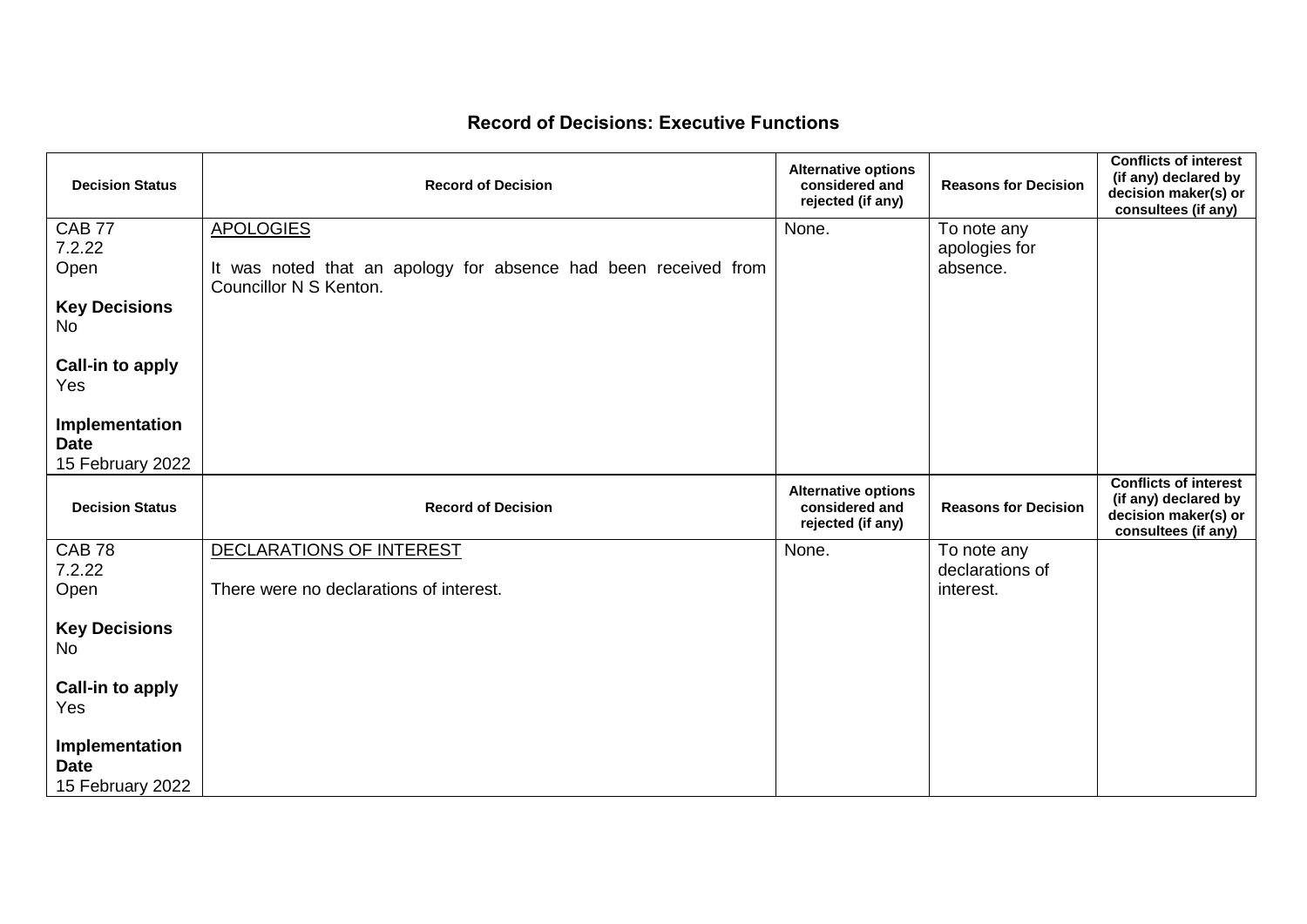| <b>Decision Status</b>  | <b>Record of Decision</b>                                                                                               | <b>Alternative options</b><br>considered and<br>rejected (if any) | <b>Reasons for Decision</b>         | <b>Conflicts of interest</b><br>(if any) declared by<br>decision maker(s) or<br>consultees (if any) |
|-------------------------|-------------------------------------------------------------------------------------------------------------------------|-------------------------------------------------------------------|-------------------------------------|-----------------------------------------------------------------------------------------------------|
| <b>CAB 79</b>           | <b>RECORD OF DECISIONS</b>                                                                                              | None.                                                             | Cabinet is required                 |                                                                                                     |
| 7.2.22                  |                                                                                                                         |                                                                   | to approve the                      |                                                                                                     |
| Open                    | It was agreed that the decisions of the meeting held on 17 January 2022,                                                |                                                                   | Record of                           |                                                                                                     |
| <b>Key Decisions</b>    | as detailed in decision numbers CAB 69 to CAB 76, be approved as a<br>correct record and signed by the Chairman.        |                                                                   | Decisions of the<br>Cabinet meeting |                                                                                                     |
| No.                     |                                                                                                                         |                                                                   | held on 17 January                  |                                                                                                     |
|                         |                                                                                                                         |                                                                   | 2022.                               |                                                                                                     |
| Call-in to apply        |                                                                                                                         |                                                                   |                                     |                                                                                                     |
| Yes                     |                                                                                                                         |                                                                   |                                     |                                                                                                     |
| Implementation          |                                                                                                                         |                                                                   |                                     |                                                                                                     |
| <b>Date</b>             |                                                                                                                         |                                                                   |                                     |                                                                                                     |
| 15 February 2022        |                                                                                                                         |                                                                   |                                     |                                                                                                     |
|                         |                                                                                                                         | <b>Alternative options</b>                                        |                                     | <b>Conflicts of interest</b>                                                                        |
|                         |                                                                                                                         |                                                                   |                                     |                                                                                                     |
| <b>Decision Status</b>  | <b>Record of Decision</b>                                                                                               | considered and<br>rejected (if any)                               | <b>Reasons for Decision</b>         | (if any) declared by<br>decision maker(s) or                                                        |
| <b>CAB 80</b>           | COUNCIL BUDGET 2022/23 AND MEDIUM-TERM FINANCIAL PLAN                                                                   | None.                                                             | The Medium-Term                     | consultees (if any)                                                                                 |
| 7.2.22                  | 2022/23-2025/26                                                                                                         |                                                                   | <b>Financial Plan</b>               |                                                                                                     |
| Open                    |                                                                                                                         |                                                                   | (MTFP) is the                       |                                                                                                     |
|                         | It was agreed:                                                                                                          |                                                                   | Council's key                       |                                                                                                     |
| <b>Key Decisions</b>    |                                                                                                                         |                                                                   | financial planning                  |                                                                                                     |
| Yes                     | (a) That, subject to corrections being made to Appendix 1 of the                                                        |                                                                   | tool and underpins                  |                                                                                                     |
|                         | report (paragraph 9 - General Fund budget deficit of £37,000 for                                                        |                                                                   | the Council's                       |                                                                                                     |
| Call-in to apply<br>Yes | 2022/23 and a General Fund budget forecast of £1.6 million), the                                                        |                                                                   | financial planning                  |                                                                                                     |
|                         | General Fund Revenue Budget, the Capital and Special Projects<br>Programmes, the Housing Revenue Account budget and the |                                                                   | strategy and<br>corporate planning  |                                                                                                     |
| Implementation          | content of the Medium-Term Financial Plan (MTFP), as proposed                                                           |                                                                   | process.                            |                                                                                                     |
| <b>Date</b>             | in Appendix 1 of the report, be forwarded to the Overview and                                                           |                                                                   |                                     |                                                                                                     |
| 15 February 2022        | Scrutiny Committee for consideration.                                                                                   |                                                                   | Cabinet approval is                 |                                                                                                     |
|                         | (b) That the draft budget be placed on the Council's website for                                                        |                                                                   | required for the<br>2022/23 budget  |                                                                                                     |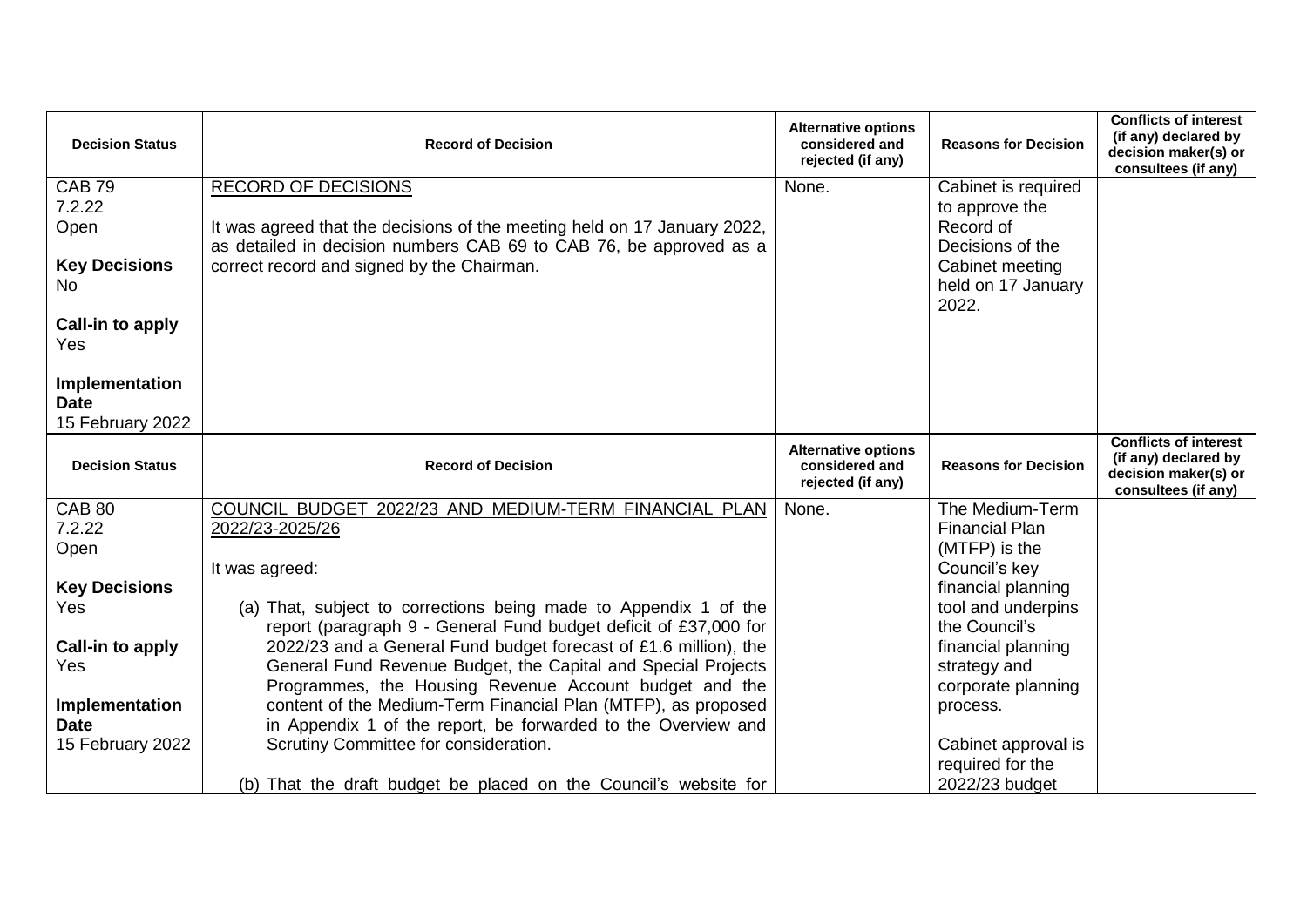|                                                                                                                                                       | comments.<br>(c) That it be noted that the remaining annexes, including the Council<br>Tax Resolution and Treasury Management, Investment and<br>Capital Strategies will be added to the MTFP, and other minor<br>adjustments made, before being presented to Council in March.                                    |                                                                   | and MTFP before<br>final approval by<br>Council on 2 March<br>2022. The<br>Overview and<br><b>Scrutiny Committee</b><br>is due to scrutinise<br>the budget at its<br>meeting to be held<br>on 21 February.                                                                                                                                                                                                       |                                                                                                     |
|-------------------------------------------------------------------------------------------------------------------------------------------------------|--------------------------------------------------------------------------------------------------------------------------------------------------------------------------------------------------------------------------------------------------------------------------------------------------------------------|-------------------------------------------------------------------|------------------------------------------------------------------------------------------------------------------------------------------------------------------------------------------------------------------------------------------------------------------------------------------------------------------------------------------------------------------------------------------------------------------|-----------------------------------------------------------------------------------------------------|
| <b>Decision Status</b>                                                                                                                                | <b>Record of Decision</b>                                                                                                                                                                                                                                                                                          | <b>Alternative options</b><br>considered and<br>rejected (if any) | <b>Reasons for Decision</b>                                                                                                                                                                                                                                                                                                                                                                                      | <b>Conflicts of interest</b><br>(if any) declared by<br>decision maker(s) or<br>consultees (if any) |
| <b>CAB 81</b><br>7.2.22<br>Open<br><b>Key Decisions</b><br>Yes<br><b>Call-in to apply</b><br>Yes<br>Implementation<br><b>Date</b><br>15 February 2022 | CONSULTATION ON PUBLIC SPACES PROTECTION ORDER<br>It was agreed that, in accordance with Section 72 of the Anti-Social<br>Behaviour, Crime and Policing Act 2014, the commencement of statutory<br>and public consultation on the draft Public Spaces Protection Order for a<br>period of three weeks be approved. | None.                                                             | Under the Anti-<br>Social Behaviour,<br><b>Crime and Policing</b><br>Act 2014, the<br>Council has powers<br>to make protection<br>orders to address<br>activities carried<br>out in public<br>spaces which have<br>a detrimental effect<br>on the local<br>community.<br>It is proposed to<br>merge the two<br>existing orders into<br>one covering dogs<br>and alcohol<br>consumption, and<br>to carry out a 3- |                                                                                                     |